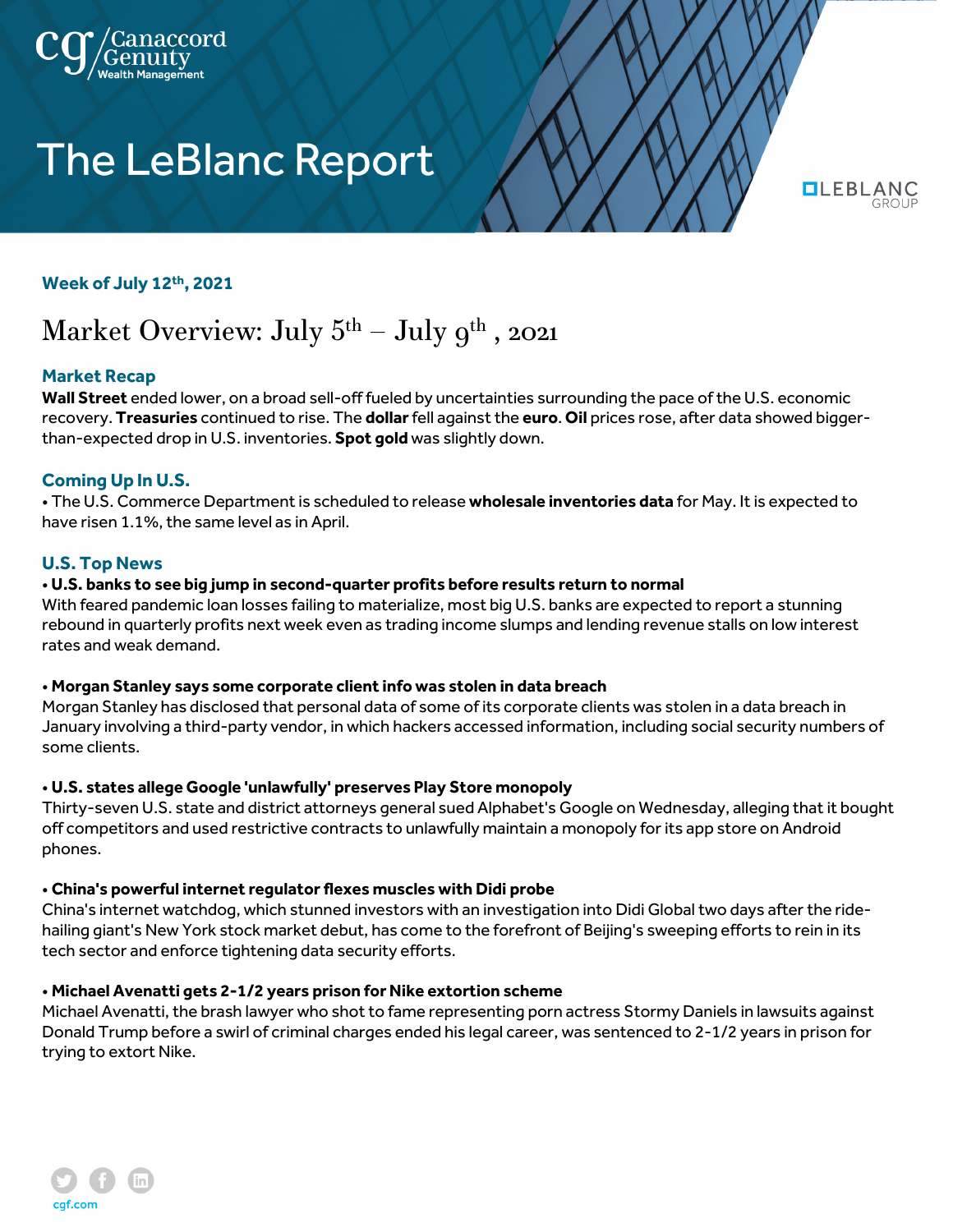# **Coming Up In Canada**

• Statistics Canada is expected to release the country's **employment data**. It is likely to have gained 195,000 jobs in June after a loss of 68,000 jobs in May. The unemployment rate is expected to have inched down to 7.7% in June, from 8.2% in May.

# **Canada Top News**

### • **Canada's Star Diamond objects to Rio Tinto push for joint venture meeting**

Junior miner Star Diamond Corp said it objected to Rio Tinto's "predatory and coercive" actions after the global miner called a meeting for a joint venture the Canadian company says does not yet exist.

#### • **Canadian grain handler Richardson to buy U.S. durum processor Italgrani**

Canadian grain handler Richardson International Limited said that it has agreed to buy Italgrani USA, North America's largest durum miller, as it increases its food-processing operations.

#### • **Canadian budget carrier Flair to launch U.S. routes in October**

Canadian budget carrier Flair Airlines said it will launch cross-border service to six sunny U.S. destinations starting Oct. 31, betting travel demand will return as Ottawa gradually eases restrictions designed to curb the spread of novel coronavirus.

#### • **Japanese oil producer eyes Canada divestment as M&A picks up**

Japanese state-backed oil producer Japan Petroleum Exploration (Japex) is seeking a buyer for its 75% stake in the Hangingstone oil sands facility in Canada, two sources with direct knowledge of the matter told Reuters.

#### **Insight and Analysis**

#### **• A fine mess: Weak inflation prompts a global central bank reset**

It is an article of faith among central bankers that the decisions they make about how much money to create and what interest rate to charge for it will determine the rate of inflation - at least over moderate lengths of time.

#### **• Falling U.S. bond yields may signal death knell for 'reflation' stock trade**

Stock investors are watching the dramatic moves in the Treasury market for clues on the fate of one of this year's most successful plays - the so-called reflation trade that helped power shares of economically sensitive companies higher after nearly a decade of underperformance.

#### **• Post-Fed taper tantrum? Not this time, market strategists say**

Global markets won't have a violent "taper-tantrum" like they did in 2013 even as though U.S. Federal Reserve is expected to discuss tapering of asset purchases at its annual gathering at Jackson Hole in August, three strategists at asset management firms said.<sup>[1](#page-1-0)</sup>.

# **Please contact LeBlanc Group a[t leblanc.group@cgf.com](mailto:leblanc.group@cgf.com) or by phone at 604.661.7839 to learn more. You can visit our website by following the lin[k http://www.leblancgroup.ca/.](http://www.leblancgroup.ca/)**

All information is given as of the date appearing in this document and Canaccord Genuity Wealth Management (CGWM) does not assume any obligation to update it or to advise on further developments related. All this information has been compiled from sources believed to be reliable, but the accuracy and completeness of the information is not guaranteed, nor in providing it do CGWM assume any liability.

<span id="page-1-0"></span><sup>&</sup>lt;sup>1</sup> July 2021. Refinitiv: The Day Ahead.